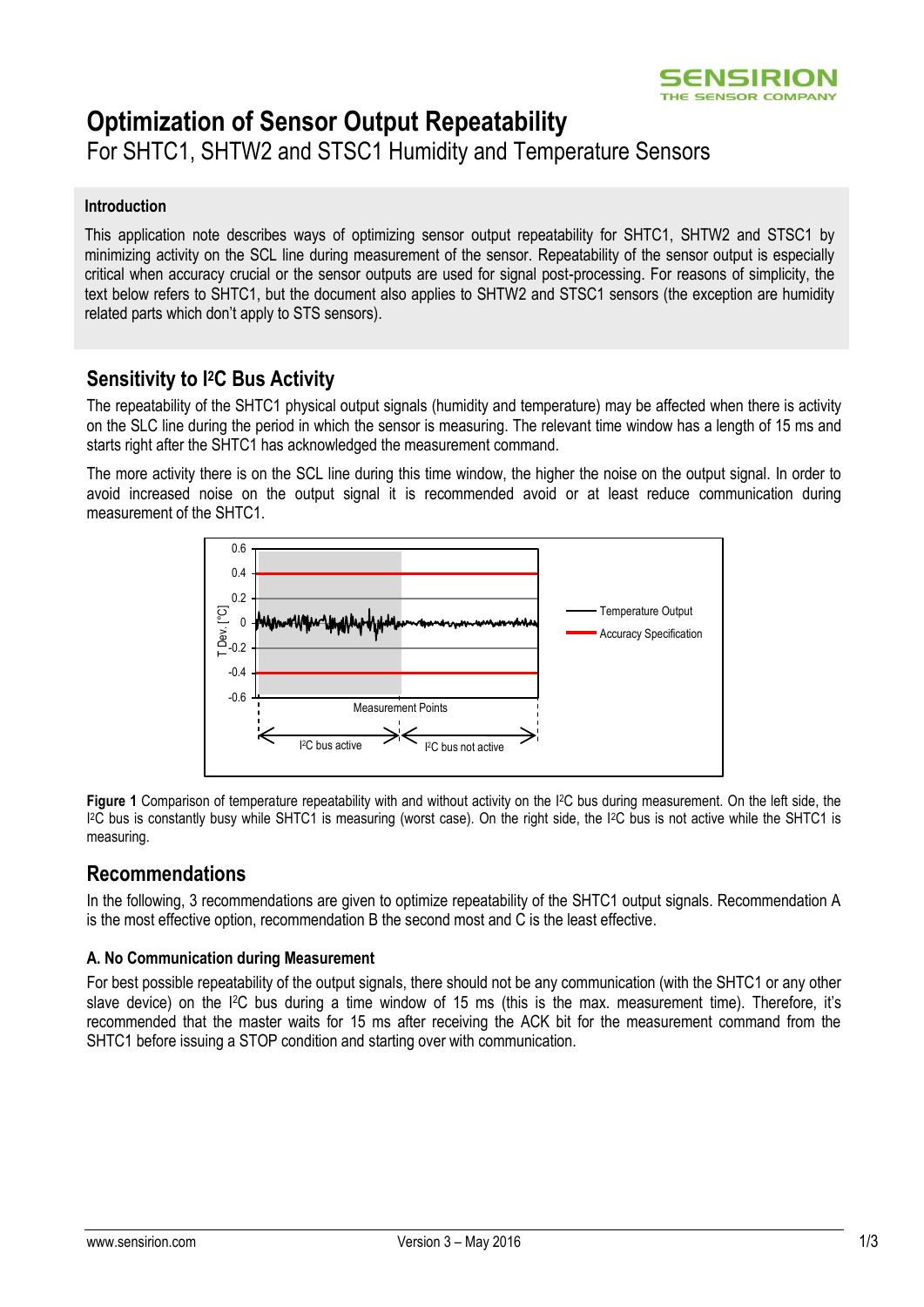



Figure 2 In the relevant time window it is recommended to avoid or at least reduce communication on the I<sup>2</sup>C bus.

### **B. Clock Stretching**

A possibility to make sure that there is only a minimum of communication during measurement of the SHTC1 is to enable clock stretching by selecting a corresponding measurement command and sending a read command right after the measurement command. Upon receiving the read command, the SHTC1 will pull low the SCL line and prevent any activity on the SCL line as long as it is measuring.

#### **C. Reduced Communication during Measurement**

If it's not possible to avoid communication during the critical time window, then at least the activity on the SCL line should be kept at a minimum, i.e. to have as few edges on SCL as possible.